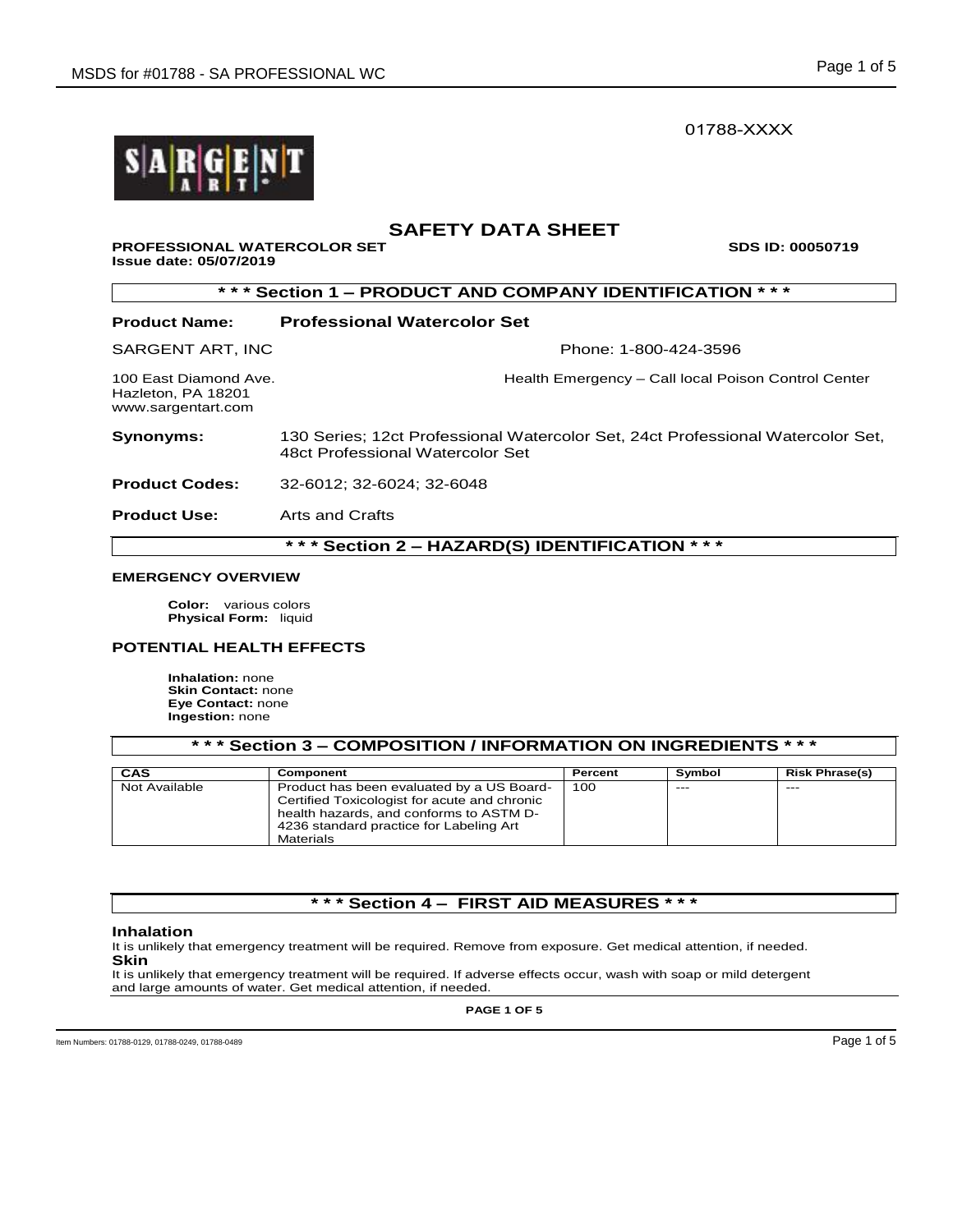

# **SAFETY DATA SHEET**

#### **PROFESSIONAL WATERCOLOR SET SDS ID: 00050719 Issue date: 05/07/2019**

#### **Eyes**

It is unlikely that emergency treatment will be required. Wash with large amounts of water or normal saline until no evidence of chemical remains (at least 15-20 minutes). Get medical attention immediately.

## **Ingestion**

Rinse mouth thoroughly with water. Get medical attention if any discomfort occurs.

**\* \* \* Section 5 – FIRE FIGHTING MEASURES \* \* \***

See Section 9 for Flammability Properties

## **NFPA Ratings: Health:** 1 **Fire:** 0 **Reactivity:** 0

Hazard Scale: 0 = Minimal 1 = Slight 2 = Moderate 3 = Serious 4 = Severe **Flammable Properties** Slight fire hazard. **Extinguishing Media** Regular dry chemical, carbon dioxide, water, regular foam **Fire Fighting Measures** Move container from fire area if it can be done without risk. Avoid inhalation of material or combustion by-

products.

# **\* \* \* Section 6 – ACCIDENTAL RELEASE MEASURES \* \* \***

## **Occupational spill/release**

Absorb with sand or other non-combustible material. Collect spilled material in appropriate container for disposal.

# **\* \* \* Section 7 – HANDLING AND STORAGE \* \* \***

## **Handling Procedures**

Provide adequate ventilation. Wear appropriate protection equipment. Avoid breathing mist or vapor. Avoid contact with eyes and prolonged skin contact. Do not taste or swallow. Keep the workplace clean. Observe good industrial hygiene practices.

## **Storage Procedures**

Store in a well-ventilated place. Store in closed original container at room temperature.

## **\* \* \* Section 8 – EXPOSURE CONTROLS / PERSONAL PROTECTION \* \* \***

#### **Component Exposure Limits**

ACGIH and EU have not developed exposure limits for any of this product's components. **Ventilation**

Based on available information, additional ventilation is not required.

# **PERSONAL PROTECTIVE EQUIPMENT**

**Eyes/Face** Eye protection not required under normal conditions. **Protective Clothing** Protective clothing is not required under normal conditions. **Glove Recommendations** Protective gloves are not required under normal conditions.

**PAGE 2 OF 5**

Item Numbers: 01788-0129, 01788-0249, 01788-0489 Page 2 of 5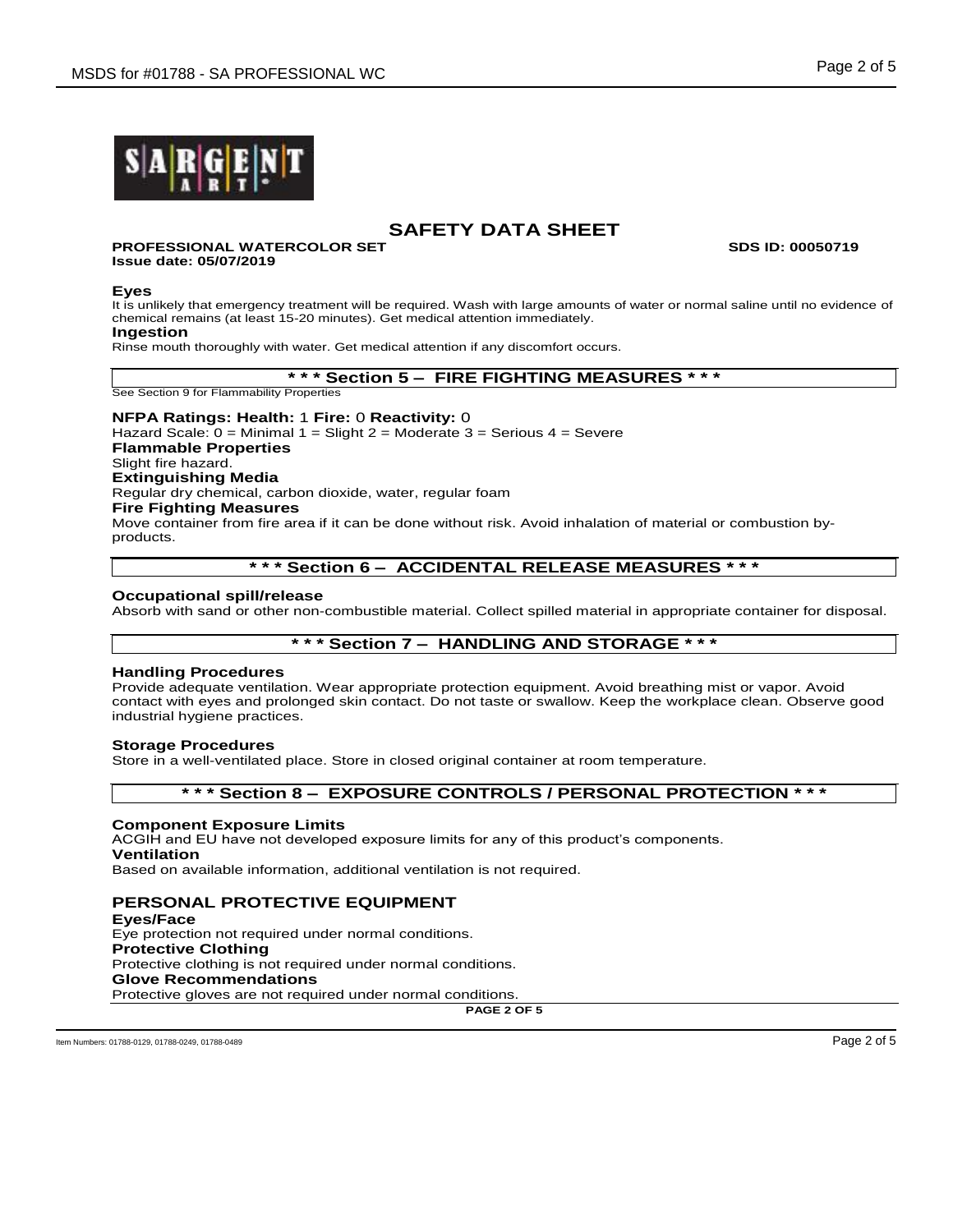

# **SAFETY DATA SHEET**

**PROFESSIONAL WATERCOLOR SET SDS ID: 00050719 Issue date: 05/07/2019**

## **Respiratory Protection**

No respirator is required under normal conditions of use. Under conditions of frequent use or heavy exposure, respiratory protection may be needed.

# **\* \* \* Section 9 – PHYSICAL AND CHEMICAL PROPERTIES \* \* \***

**Appearance:** Liquid **Flash Point:** Not applicable **Boiling Point:** 

**Viscosity:** 12000 – 45000 cP

**Physical State:** Liquid **Flammability:** Not applicable **Physical Form:** Liquid **Vapor Pressure:** Not available **Color:** Assorted colors **Vapor Density (air=1):** Not available **Odor:** Odorless **Evaporation Rate:** Not available **Specific Gravity:<br>Density: pH:**  $\leq$ =9.5 <br> **Pensity:** 9.2 – 9.85 Lbs/Gal<br> **Melting Point:** Not available **Communisty Contains Water Solubility:** Soluble **Melting Point:** Mot available **Noting Point:** Not available **Noting Point:** Not available **Reading Point:** Not available **Reading Point:** Not available **Reading Point:** Not available **Reading Point:** Not available **Readin Freezing Point:** Not available **Coeff.Water/Oil Dist:** Not available

# **\* \* \* Section 10 – STABILITY AND REACTIVITY \* \* \***

#### **Chemical Stability**

Stable at normal temperatures and pressure. **Conditions to Avoid** None reported. **Materials to Avoid** Oxidizing materials. **Decomposition Products** Oxides of carbon. **Possibility of Hazardous Reactions** Will not polymerize.

# **\* \* \* Section 11 – TOXICOLOGICAL INFORMATION \* \* \***

## **Component Analysis – LD50/LC50**

The components of this material have been reviewed in various sources and no selected endpoints have been identified.

## **RTECS Acute Toxicity (selected)**

The components of this material have been reviewed and RTECS publishes no data as of the date on this document.

## **Component Carcinogenicity**

None of this product's components are listed be ACGIH, IARC, or DFG.

#### **RTECS Irritation**

The components of this material have been reviewed and RTECS publishes no data as of the date on this document.

## **\* \* \* Section 12 – ECOLOGICAL INFORMATION \* \* \***

**PAGE 3 OF 5**

Item Numbers: 01788-0129, 01788-0249, 01788-0489 **Page 3 of 5** Page 3 of 5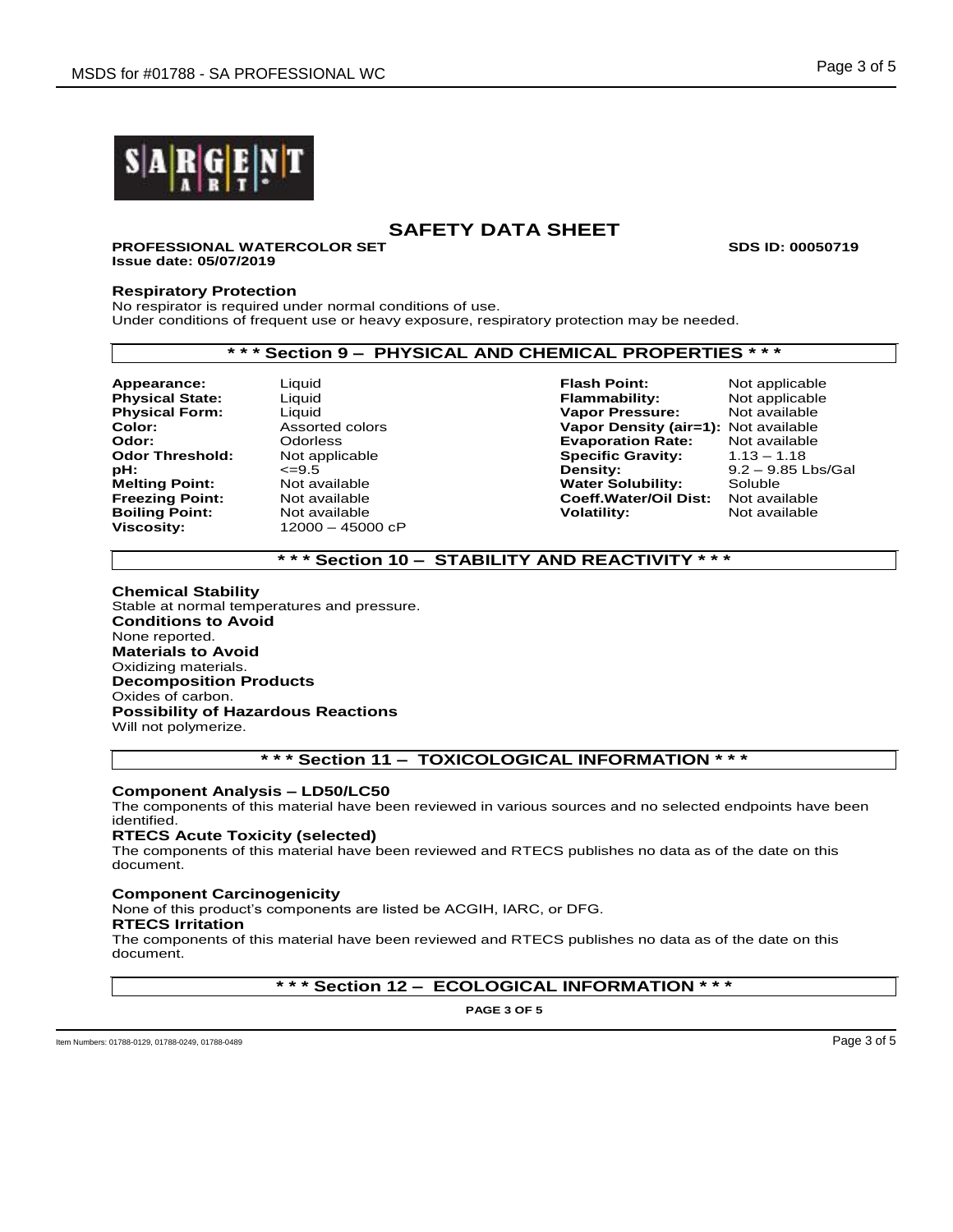

# **SAFETY DATA SHEET**

# **PROFESSIONAL WATERCOLOR SET SDS ID: 00050719**

**Issue date: 05/07/2019**

## **Component Analysis – Aquatic Toxicity**

No LOLI ecotoxicity data is available for this product's components.

**\* \* \* Section 13 – DISPOSAL CONSIDERATION \* \* \***

## **Disposal Methods**

Dispose in accordance with all applicable regulations. **Component Waste Numbers** The U.S. EPA has not published waste numbers for this product's components.

# **\* \* \* Section 14 – TRANSPORT INFORMATION \* \* \***

| <b>US DOT Information:</b> | Not Regulated. |
|----------------------------|----------------|
| <b>TDG Information:</b>    | Not Regulated. |
| <b>ADR Information:</b>    | Not Regulated. |
| <b>RID Information:</b>    | Not Regulated. |
| <b>IATA Information:</b>   | Not Regulated. |
| <b>ICAO Information:</b>   | Not Regulated. |
| <b>IMDG Information:</b>   | Not Regulated. |
|                            |                |

**\* \* \* Section 15 – REGULATORY INFORMATION \* \* \***

## **U.S. Federal Regulations**

None of this products components are listed under SARA Section 302 (40 CFR 355 Appendix A), SARA Section 311/312 (40 CFR 370.21), SARA Section 313 (40 CFR 372.65), CERCLA (40 CFR 302.4), TSCA 12(b), or require an OSHA process safety plan.

# **SARA Section 311/312 (40 CFR 370 Subparts B and C)**

**Acute Health:** No **Chronic Health:** No **Fire:** No **Pressure:** No **Reactive:** No

## **U.S. State Regulations**

None of this product's components are listed on the state lists from CA, MA, MN, NJ or PA.

Not regulated under California Proposition 65

## **Canada**

This product has been classified in accordance with the criteria of the Controlled Products Regulations (CPR) and the MSDS contains all of the information required by the CPR.

WHMIS CLASSIFICATION: Not a Controlled Product under Canada's Workplace Hazardous Material Information System.

# **Component Analysis – Inventory**

No information is available.

**\* \* \* Section 16 – OTHER INFORMATION \* \* \***

## **Allergens:**

**PAGE 4 OF 5**